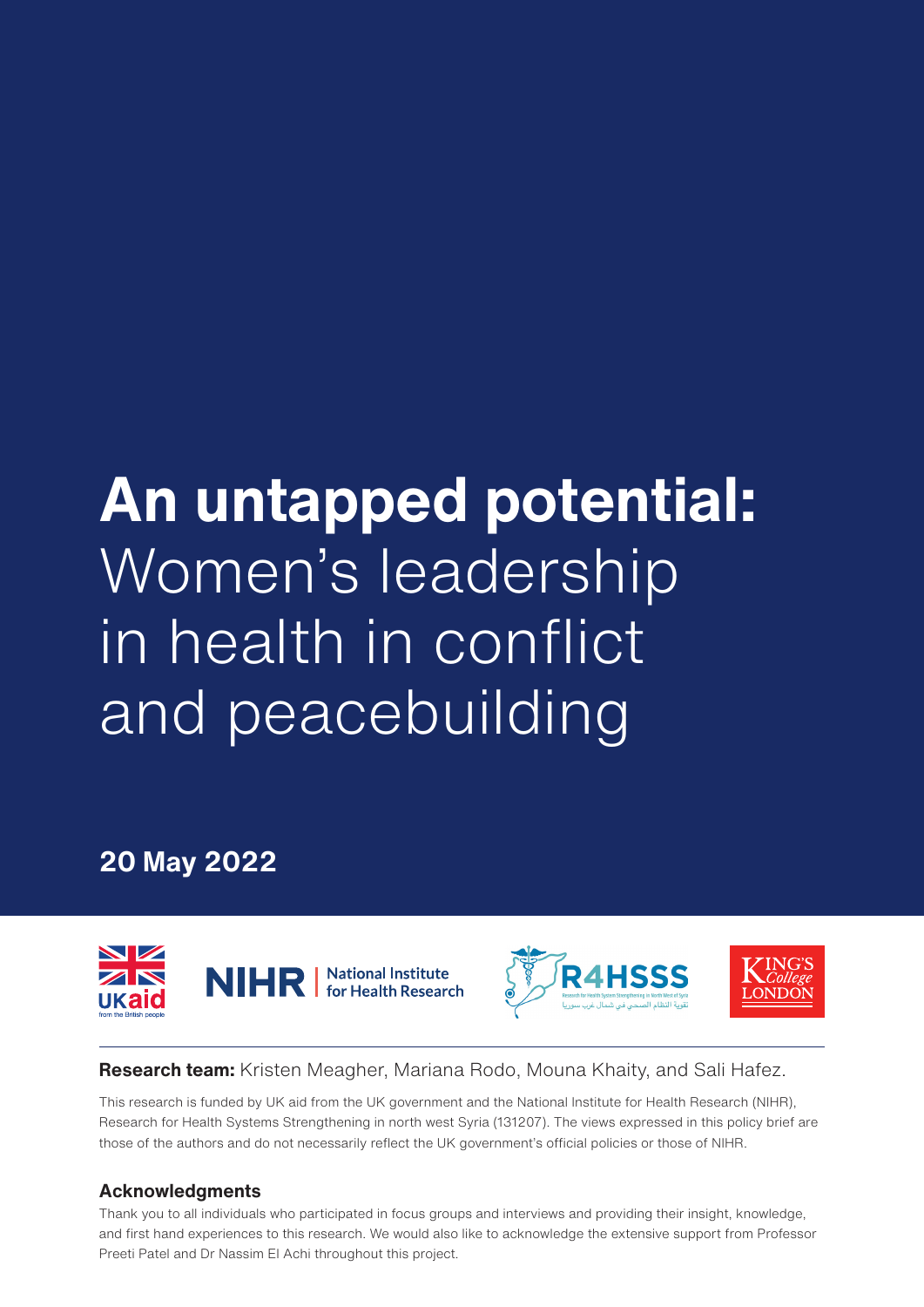# **Executive summary**

This study shows that there is strong evidence on an emerging relationship between women's leadership, health, and peacebuilding in conflict-affected settings. This correlation is essential for long-term stability, the right to health, and health system responsiveness.

Active and protracted conflict settings demonstrate the need to investigate the peace through health agenda by reorientating attention toward gender diverse leadership and governance within health systems. This approach may enable women and gender minorities to have a voice in the decision-making of health programmes and interventions, thereby enabling the community led and context specific knowledge required to address the root causes of inequalities and inequities in systems and societies.

#### **Eight key lessons emerge from this research:**

# **1.**

Connecting women's leadership, health, and peacebuilding is essential for long-term stability, the right to health, and health system responsiveness.

# **2.**

Health is envisaged as an articulator of other fundamental human rights, including protection, education, interlinking aspects that escalate and deescalate conflict.

# **3.**

Women healthcare workers hold a unique position in health systems as they facilitate more inclusive and improved service provision, beyond sexual and reproductive health.

# **4.**

Many peacebuilding projects are subject to political manipulation, while health is an entry point to navigate political differences and fragmented lines of control in complex conflicts.

### **5.**

Women in conflict-affected settings face systematic and structural barriers in advancing to leadership positions in health and women are perceived as less capable of decision-making.

### **6.**

The predominant discourse on gender mainstreaming is not well understood by health actors in most conflictaffected settings.

# **7.**

Most funding focuses on women as victims of violence in conflict settings. There is limited funding and policies at the intersection of women's leadership, health, and peace.

# **8.**

The Women, Peace, and Security (WPS) agenda requires much more engagement with health and health systems.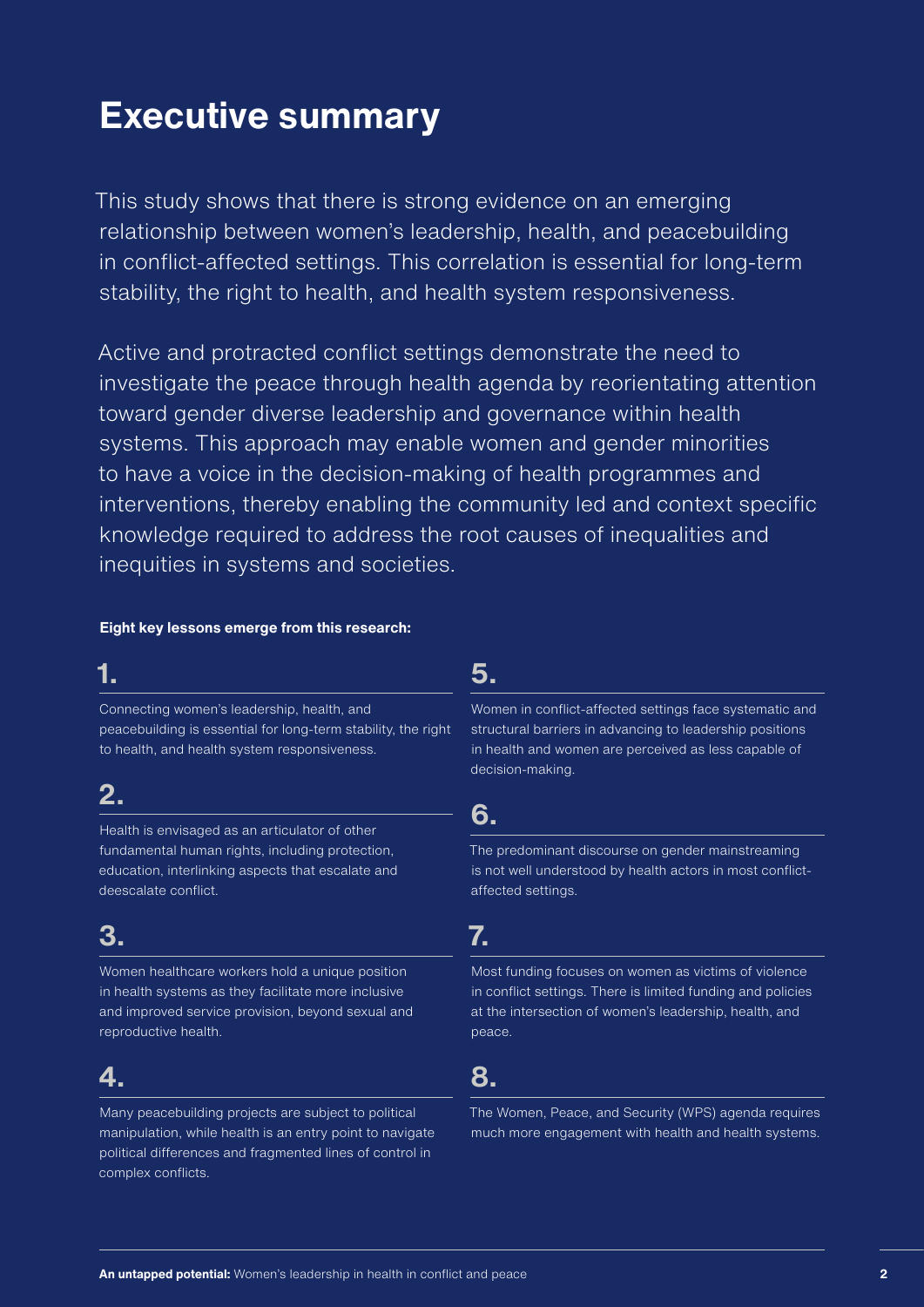# **Overview**

Since 2000, several international goals and resolutions have focussed on the role of women's leadership in tackling pressing global problems. The United Nations Sustainable Goals, 3, 5, 10 and 16; UN Planet 50:50 and United Nations Security Council Resolution 1325 are all important international targets aimed at addressing gender equity and equality.

Women are at the forefront of improving health for conflict-affected populations through service delivery, education and capacity strengthening, advocacy, and research. Women are also disproportionately affected by conflict and humanitarian emergencies. Despite recent global momentum on 'Health for Peace' programmes supported by bilateral and multilateral donors, the evidence base to explore how women's leadership, health systems, and peacebuilding are interconnected does not exist.

Rebuilding health services can play an essential role in promoting social cohesion in a nation's post-conflict recovery stage. Strengthening health systems in conflict settings through women's leadership may furthermore support dismantling the entrenched practice of genderblind social institutions. Women are disadvantaged by the structures that influence health systems in conflict and are frequently excluded from decision-making in not only health, but across systems and society.

#### **Methods**

This unique study provides empirical evidence on the link between health, conflict, and peacebuilding through the role of women's leadership. We asked participants, can the advancement of women's leadership at the nexus of health and peacebuilding offer a novel way of creating sustainable peacebuilding in conflict-affected settings? To do this, we investigated the barriers and enablers (Table 1) to women's leadership across conflict-affected settings with an explicit focus on individuals working directly in the health sector or on peacebuilding initiatives. We questioned participants on their understanding of concepts including gender equity, gender equality, gender mainstreaming, and leadership.

Twenty-five semi-structured interviews and two focus groups were conducted in early 2022 with humanitarian workers in local and international non-governmental organisations (NGOs), United Nations (UN) agencies, local health practitioners and peacebuilders, and academics.

Participants worked in the Middle East and North Africa (MENA), Sub-Saharan Africa, and Latin America regions. Conflict-affected countries included Afghanistan, Egypt, Iraq, Lebanon, Syria, Yemen, Cameroon, Somalia, South Sudan, Colombia, and Venezuela.

A policy roundtable was held with academics, the FCDO, and NGO representatives at King's College London (April 2022) to disseminate findings and discuss policy implications.

#### **Results**

Five interrelated themes emerged from the research:

### **1.**

#### **Women's leadership, health, and peacebuilding**

There is strong evidence on a relationship between women's leadership, health, and peacebuilding in conflict-affected settings. At this nexus, health is framed as a sign of stability and a key pillar of establishing peacebuilding initiatives in conflict settings, as illustrated in Afghanistan, Yemen, Libya, and Iraq. The nexus highlights the right to health, as in the case of South Sudan where war is framed as a public health issue. Furthermore, this nexus is used as a tool to create dialogue with communities as health professionals are trusted, highlighted in the case of Syria. It might therefore play a crucial role in strengthening health systems in conflict settings.

*When a Health Partner goes out to deliver*  **b** services, they can cross lines of battle and go and *access communities from the other side […] even in the most difficult, the most polarized communities, you still have that opportunity to deliver services across these lines. That means you also have an opportunity to deliver peace across the same lines."*

#### **South Sudan**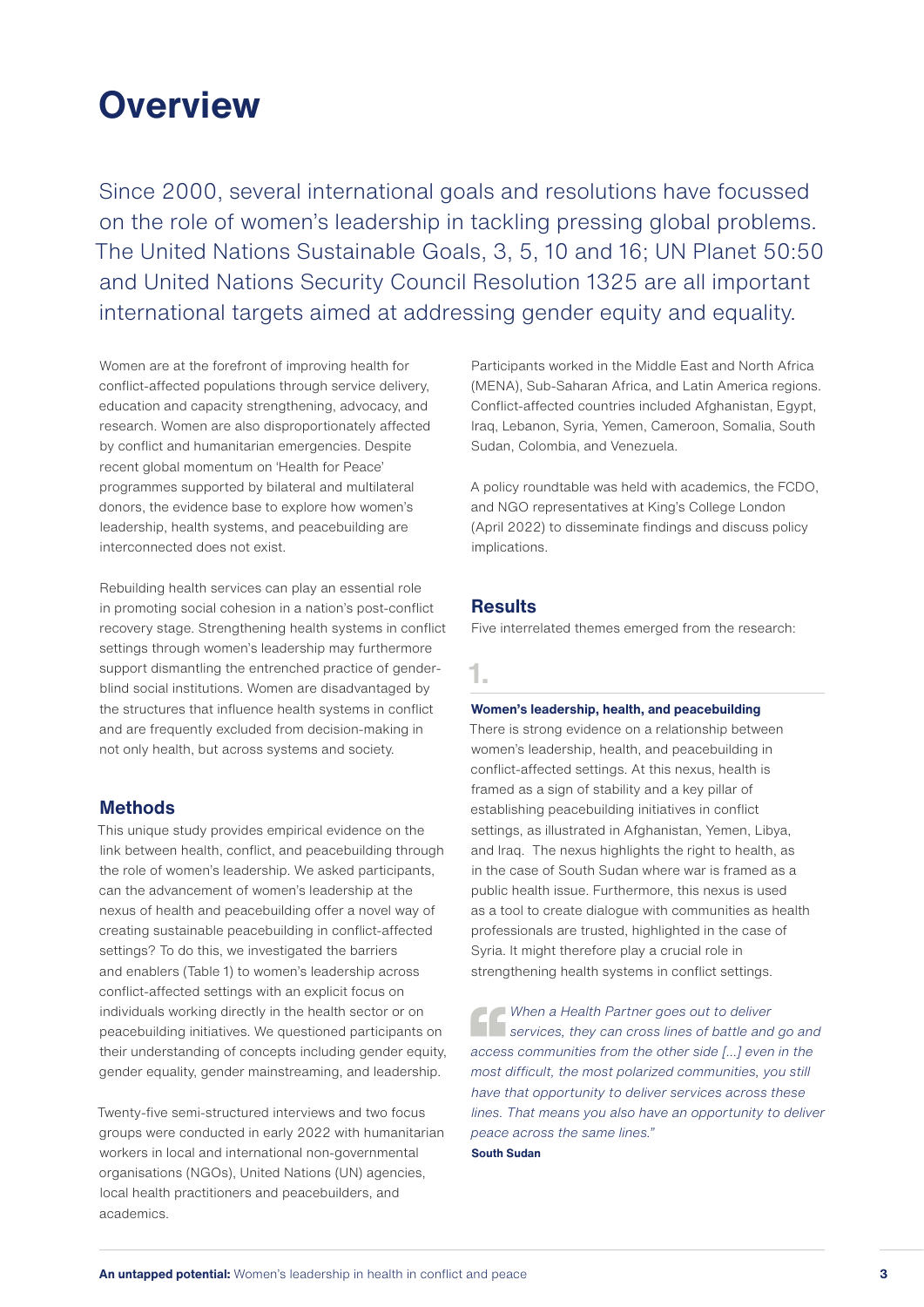*If the teams are not a balanced between male and female, you can't go and ask a male, if you're a female about what kind of protection issues are in your area. Because for a man as patriarch, it would be emasculating for him to admit that there are risks of gender-based violence and threats to his own female kin of his family. And for a woman, if she's talking to a man, she would zip up. She would not talk about it."* **Sub-Saharan Africa**

**2.**

#### **Leadership**

Leadership in health is perceived as the ability to deliver a collective vision as a team and influence decisionmaking. Improving women's leadership and decisionmaking authority is therefore crucial to advance the health and peace nexus. Women healthcare workers hold a unique position in health systems as they facilitate more inclusive and improved service provision, beyond sexual and reproductive health. Furthermore, making it easier for beneficiaries to relate, trust, and discuss not only specific women's issues, but issues faced by all community members. More women leaders in health systems may further support inclusive and improved service provision at a policy level. Furthermore, women must be represented at not only high-level decisionmaking fora, but also at grass-roots levels. However, women in conflict-affected settings face systematic and structural barriers in advancing to leadership positions in health; they face gendered division of leadership and are perceived to be less capable of decision-making, particularly regarding political decisions.

*Even when, if [women] succeed, to break into the roles, sometimes growing in the roles is quite difficult, because there's still a societal bias that exists like, 'Oh, you have to be grateful that [...] you are even allowed to get to this point.' So, you should just enjoy that point, position. You don't need to aspire to grow in this position, let the men grow."* **Cameroon**

*When the Taliban came to power, the women were removed. So maybe they kept the title. But they put a man. […] Like, the woman knows that she can't really open the mouth. If the male colleague say something, then she has to obey, let's say she cannot say much. So I think they should have they should put more women into [health] departments."*

#### **Afghanistan**

Addressing structural and systemic challenges contributes to retention and fostering women's leadership in health in conflict within organisations. The role of human resources and governance structures of health systems to promote and enforce gender equity in organisational policies is crucial and promotes mutual respect, empowers women to take on leadership positions, and strengthens their self-confidence. Various approaches were highlighted by this research.

- **•** The presence of gender equity policies is itself a progress, even if not fully enforced.
- **•** Ensuring minimum representation in decision-making in organisations, including informal quotas and prioritising women for different opportunities.Informal positive discrimination policies that empower women were more prevalent than formal empowerment policies.
- **•** Child support and care facility emerged as the most critical policy gap that hinders women seeking leadership positions.
- **•** Within institutions, education and capacity building workshops contribute to empowering women and enhances their confidence and self-perception of how capable they are to advance and seek leadership positions.

*I think that there are a lot of women who are empowered in medicine, and that they've made their opinions heard, or have been doing so. However, if we look at the hospital director position, for example, I don't believe that the hospital has ever had a woman director. The one where I was working before did, but it was a children's hospital, which could have had something to do with it. As a hospital specialising in paediatrics, maybe the milieu was more feminine, which might help a bit, I suppose."* **Venezuela**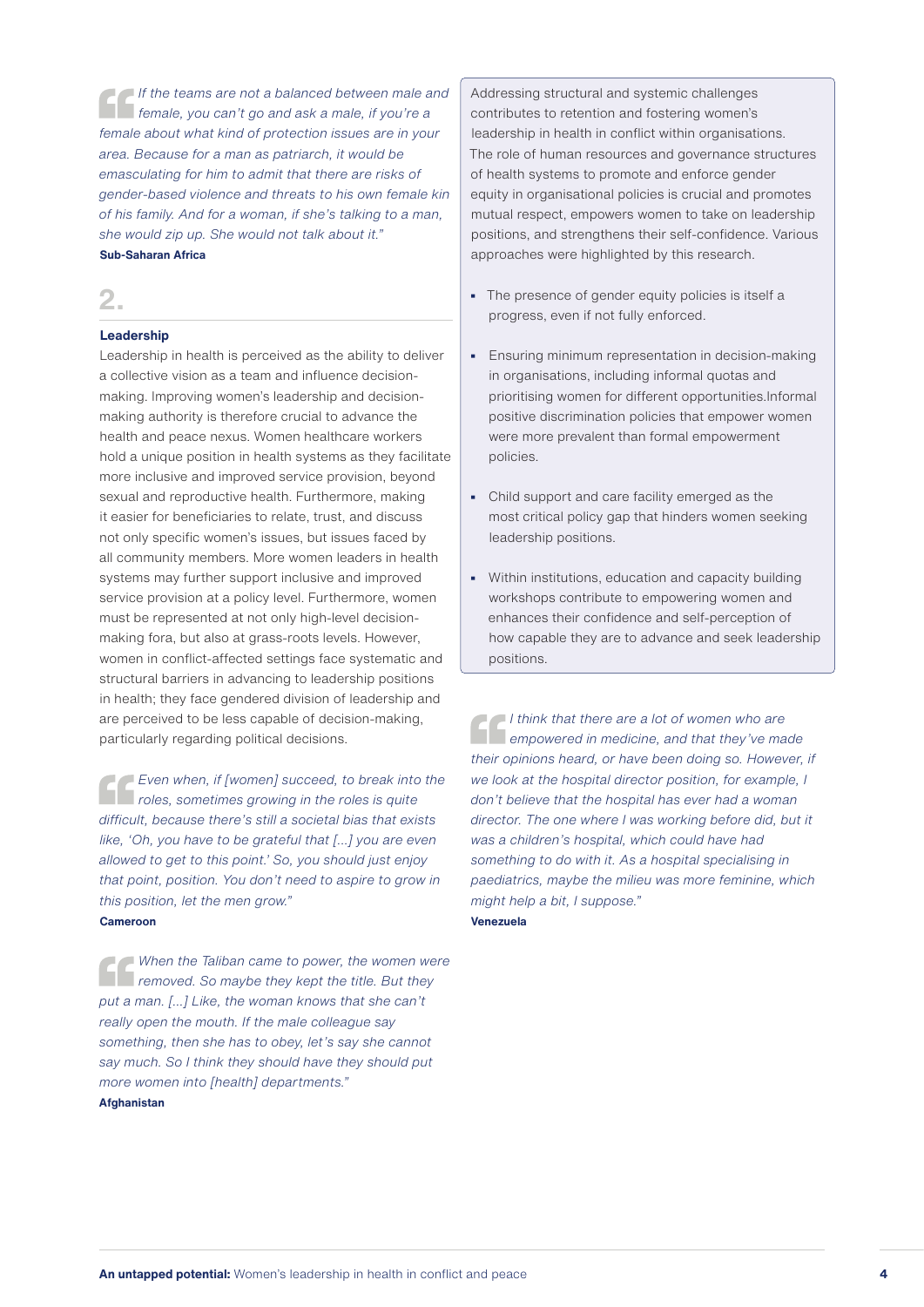#### **Armed Conflict**

Conflict itself is both a barrier and enabler for women's leadership in health. In Syria, the conflict reinforced prior inequities, including restrictions on movement and consequently women's access to leadership and coordination positions in the humanitarian response. While in Somalia, conflict facilitated women's movement and hence women played the leading role in coordinating the humanitarian response between the different areas of conflict. The need for psychological and mental health support was discussed in several contexts, as a way for people to cope with traumatic experiences during armed conflict without resorting to familiar patterns of violence; addressing microaggressions; and in improving organisational culture.

*In fragile contexts like Somalia, the NGOs or the health facilities that work in conflict zones tend to be mostly headed by women. The fact being that they are non-combatant they are not seen as a threat have better access, ability, or freedom to move cross borders."* **Somalia**

*[On ways to address obstacles to women's leadership] are topics of psychosocial accompaniment to all men and all women. Because we have a life story, and that life story is what brings us...if we have not healed internal things it leads us to attack the other, [...] and this [psychosocial accompaniment] improves the organisational climate."* **Colombia**

#### **4.**

#### **Perceptions and concepts**

The perceptions and comprehension of concepts including gender equality, equity, mainstreaming, and leadership varied across participants and contexts. For some, gender equality was defined as the affirmative action taken to promote equal representation, while others perceived it as equal rights and responsibilities among both genders. There was limited referencing to the WPS agenda or national gender equality frameworks among health actors. Gender, social and cultural norms guide the perception of leadership across contexts and guides the perception of who is considered a leader for each position, and what kind of decisions they can make. Women are largely still perceived to be less capable to take political decisions in health.

*The word 'empowering' may have 1000 interpretations."*

**Syria**

# **5.**

#### **Donors**

Funding programmes and organisations that support women's leadership, education and capacity strengthening is a way to empower women. This includes women led civil society organisations, as well as national health system, such as Ministries of Health and directorates of health to address the gap in women leadership and limited gender responsiveness of national health systems. The partnership between a feminist organisation and the Idleb Health Directorate contributed to the co-design and co-delivery of a programme to increase the number of women in the health sector based on attention to the sensitivities of the local community. This further opened the door to discussions on the importance of the gender dimension in designing programmes aimed to strengthen the health system and build human health resources.

Participants noted the importance of developing contextualised evidence-based research as a tool to advocate and turn research into policy. Diplomatic leverage combined with affirmative action and advocacy efforts will ensure stronger women's representation in health responses and health systems. In Afghanistan, there is an initiative to build an in-country advocacy collation for a gender responsive health system and to strengthen women's leadership in health.

*I think a large impact can be made particularly on the allocation of funds determined in Brussels for example, if women were present in senior official meetings, it would make a lot of difference."* **Syria**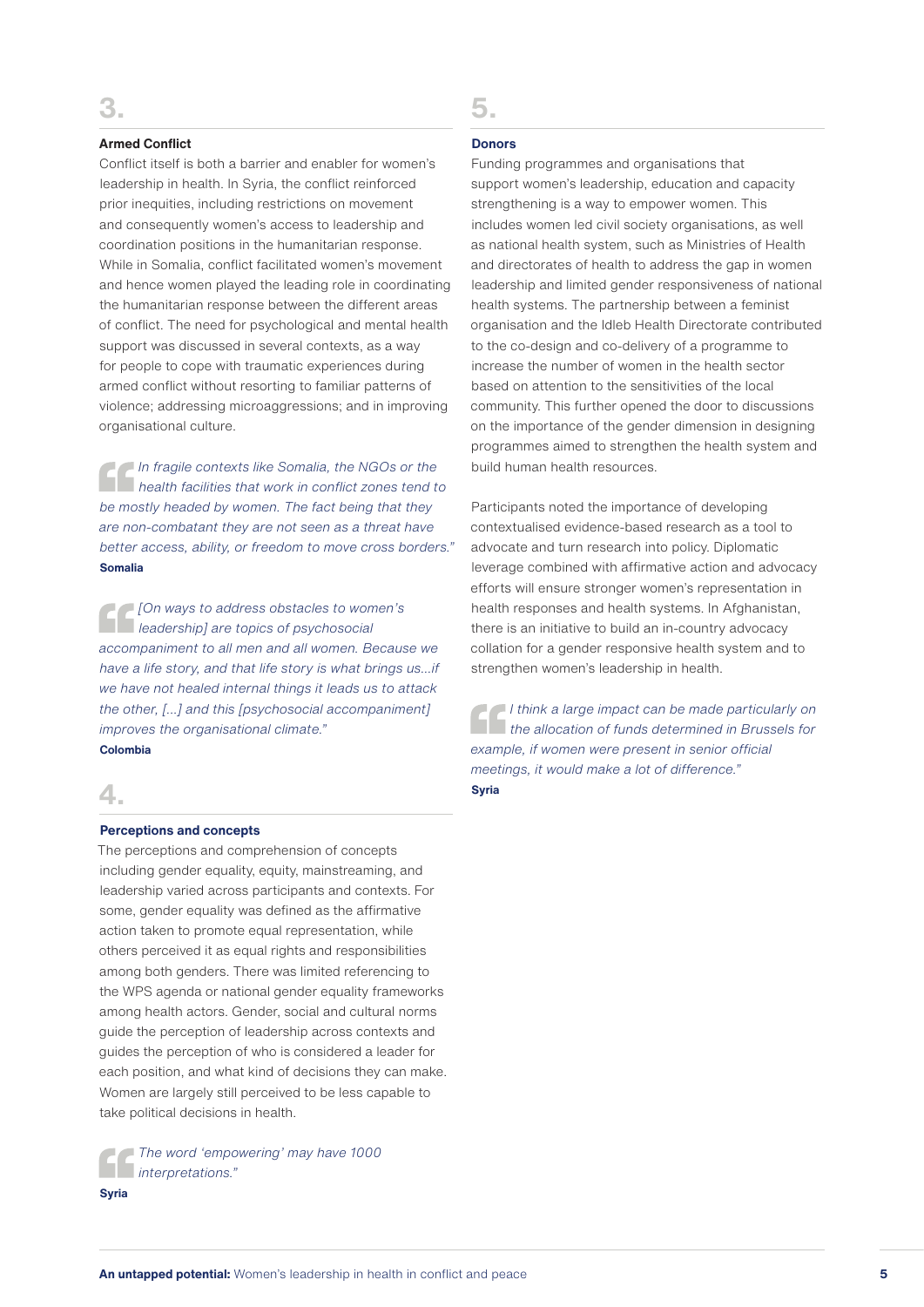# **Conflict**

A key **exacerbator** to already existing barriers; silver lining: **challenging existing norms**

A

| <b>Enablers</b>                                               | Level           | <b>Barriers</b>                                                                                                                                                                  |
|---------------------------------------------------------------|-----------------|----------------------------------------------------------------------------------------------------------------------------------------------------------------------------------|
|                                                               | System-wide     | Women framed as victims instead of<br>leaders                                                                                                                                    |
|                                                               |                 | Scarce funding available for women's<br>leadership and other drivers of change.<br>• Nepotism and cronyism                                                                       |
|                                                               |                 | Interventions set by funders<br>٠<br>• Funders' ideas vs actual needs for<br>locals<br>Lack of connection between:<br>• Donors & contexts<br>- Local organisations (competition) |
| Organisational culture<br>(ex. INGOs)<br>Organisational       |                 | Variable understanding of key concepts<br>٠<br>like gender equality, equity and<br>mainstreaming                                                                                 |
| policies (even if not<br>enforced)                            |                 | Governance and human resource<br>structures that are not gender responsive                                                                                                       |
| Funders introducing<br>progressive topics                     |                 | Gender discrimination policies<br>۰                                                                                                                                              |
| Education and<br>capacity building<br>(including all          | Institutional & | Governance and human resource<br>structure                                                                                                                                       |
| community members)<br>Family support<br>Rights based policies | Organisational  | The short-termism of donor grants in<br>humanitarian settings<br>• Short-term contracts re-enforcing<br>existing gender discrimination policies                                  |
|                                                               | Community       | Existing social norms, religion and culture<br>The existing gendered division of labour<br>was cascaded to the understanding of<br>leadership in the health sectors              |
|                                                               | Individual      | Perception of competency and self-worth<br>٠<br>Lack of family support<br>٠<br>Childcare<br>٠<br>Division and double-burden of labour                                            |

# Patriarchy<br>Cross cutting barrier **Patriarchy cutting barrier**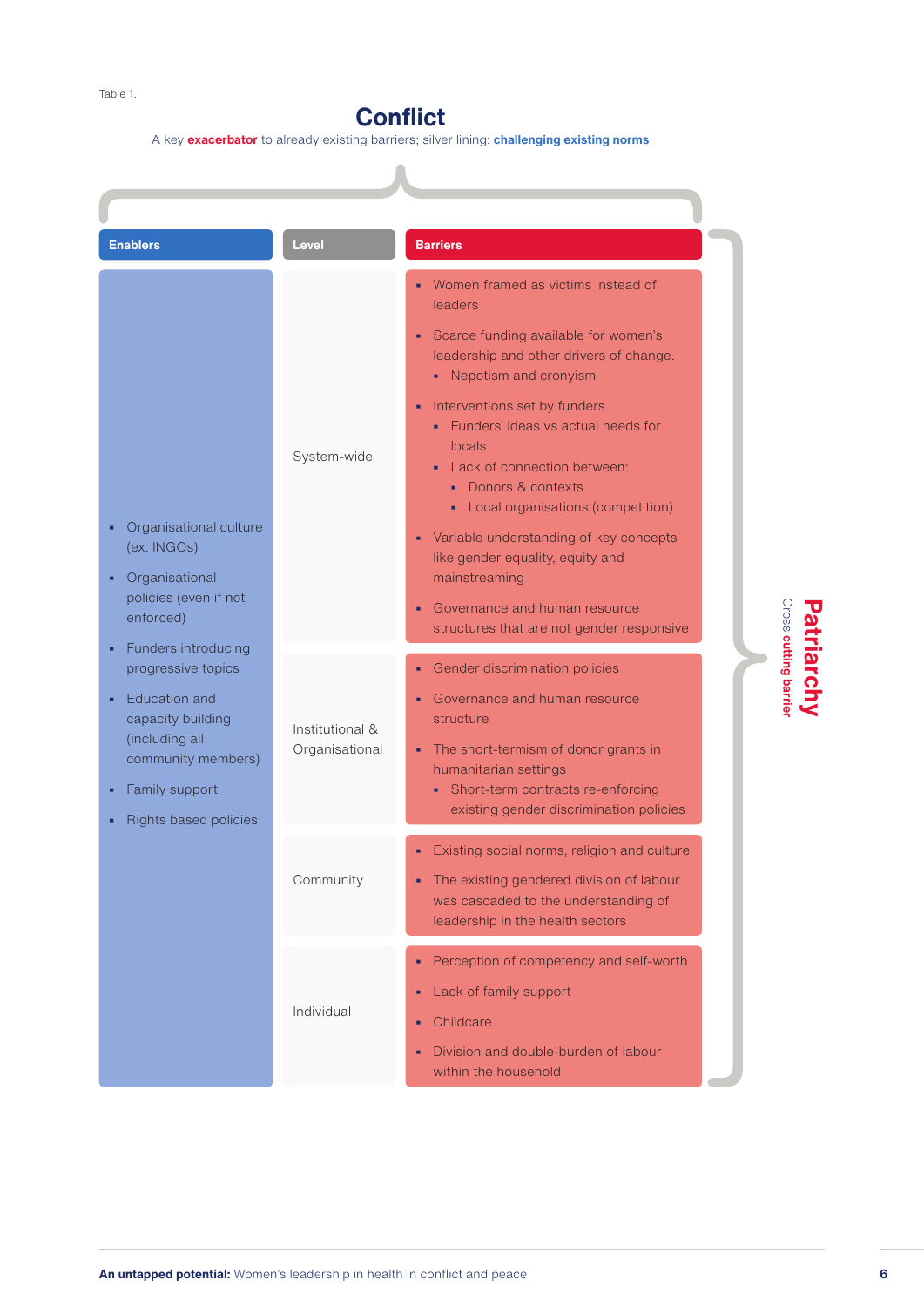# **Conclusion**

The central messages from this research suggest that there is a strong link between health systems, women's leadership, and peace. Health systems that are inclusive at the decision-making and leadership level enable all individuals to have voice and participate meaningfully within societies. This is particularly crucial in conflict-affected settings and may in turn contribute to sustainable peacebuilding efforts in conflict settings. Given the global status of protracted conflicts and that most of the world's extreme poor could live in fragile, conflict and violence-affected settings by 2030, and the exacerbation of this through COVID-19, investment in research and understanding how to advance health systems for peace has never been more critical.

#### **Key policy recommendations**

This research suggests that there is an urgent need for a better understanding of women's leadership in health systems in conflict-affected settings. This would ultimately support peace and stability at the community level and peacebuilding initiatives more widely.

#### **For donors and policy makers**

- **•** Develop sustainable long-term, flexible funding streams on women's leadership, health, and peace.
- **•** Engage with local health systems strengthening initiatives and partnerships to develop institutional capacity.
- **•** Utilise diplomatic leverage and affirmative action through policies to influence national or de-facto governments and organisations to ensure greater women's representation in health and health systems at the decision-making level.
- **•** Introduce training programmes on microaggression, mentorship and shadowing, and feminist research design.
- **•** Invest in future and emerging leaders in health, including women and gender minorities.
- **•** Fund evidence-based research: gender disaggregated data and assessment of gender responsiveness (policies) of different national and de facto health systems.
- **•** Shift towards gender responsive budgets as a component of all development and humanitarian aid projects.
- **•** Lead and support collaborative bilateral and multilateral networks aiming to advance women's leadership in health in conflict.

#### **For research community**

- **•** Develop methodologies and tools for gender analysis, and standardised terminology to ensure a clear and consistent understanding and communication about gender.
- **•** Fund initiatives that focus on leadership and decisionmaking at all levels in a multidisciplinary manner.
- **•** Fund activities and initiatives that focus not only on women's empowerment but also work with men to address baseline perspectives, awareness raising of gender inequality and microaggressions.

#### **For national and de-facto health systems**

- **•** Establish intersectoral dialogue with gender focal points.
- **•** Implement contextualised training of all health workers on key concepts and practices related to gender that influence the work environment.
- **•** Promote system-wide gender mainstreaming to health and leadership across de facto, national, and international systems.
- **•** Adapt holistic, transformative, and rights-based approaches with gender sensitivity across all activities and system approaches.
- **•** Support enabling and inclusive work environments not based on tokenistic quotas.

#### **For the Women, Peace, and Security community**

- **•** Strongly consider the role of health workers and the health system in peace negotiations.
- **•** Enhance multi-sectoral and multidisciplinary approaches to peacebuilding.